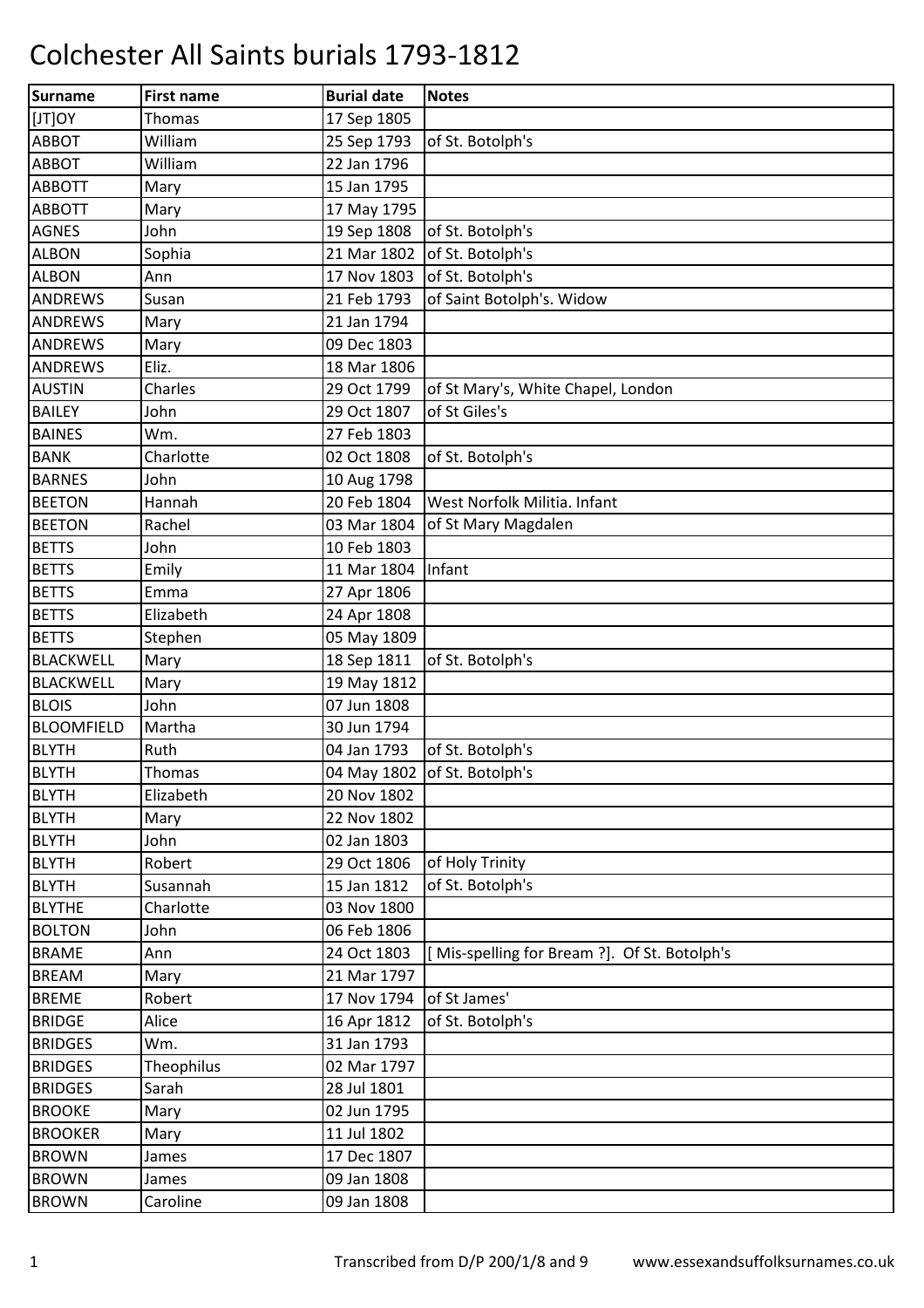| <b>Surname</b>    | <b>First name</b>           | <b>Burial date</b> | <b>Notes</b>                                                                                                             |
|-------------------|-----------------------------|--------------------|--------------------------------------------------------------------------------------------------------------------------|
| <b>BRUNTON</b>    | Matthew                     | 06 Nov 1804        | of Holy Trinity Parish                                                                                                   |
| <b>BUNNELL</b>    | William                     | 22 Feb 1797        |                                                                                                                          |
| <b>BUNNELL</b>    | Mary                        | 11 Jun 1797        | Mrs [Mistress]. Of St Mary's                                                                                             |
| <b>BUTCHER</b>    | Rachel                      | 31 May 1796        | of St. Botolph's                                                                                                         |
| <b>BUTCHER</b>    | John                        | 24 Jan 1797        | of St. Botolph's                                                                                                         |
| <b>BUXTON</b>     | Smith                       | 28 Aug 1807        |                                                                                                                          |
| <b>CAMERON</b>    | Ewen                        | 10 Aug 1808        | of St. Botolph's                                                                                                         |
| <b>CANSDELL</b>   | James                       | 07 Oct 1793        |                                                                                                                          |
| <b>CARROL</b>     | <b>Michael Boyes</b>        | 18 Apr 1799        | Surgeon of the Eastern Military District. Second name could be<br>Boyce. [See Michael Brown Carroll in other documents]. |
| <b>CATER</b>      | Mary                        | 22 Dec 1796        |                                                                                                                          |
| <b>CLARKE</b>     | Mary                        | 26 Apr 1808        | of St. Botolph's                                                                                                         |
| <b>CLARKE</b>     | Martha                      | 29 Jun 1808        |                                                                                                                          |
| COE               | Elizabeth                   | 14 Sep 1797        |                                                                                                                          |
| <b>COLE</b>       | Emma                        | 23 Jan 1812        | of St. Botolph's                                                                                                         |
| <b>COLEMAN</b>    | Rebeccah                    | 17 Jun 1802        |                                                                                                                          |
| <b>COLEMAN</b>    | Rebeccah                    | 14 Dec 1803        |                                                                                                                          |
| <b>CROSS</b>      | Susannah                    | 27 Jun 1802        |                                                                                                                          |
| <b>CRUSWELL</b>   | William                     | 11 Jul 1804        | of St Runwald's                                                                                                          |
| D[AO]WSON         | Edward                      | 03 Feb 1799        | of St. Botolph's                                                                                                         |
| <b>DAVIS</b>      | Hannah                      | 13 Feb 1800        |                                                                                                                          |
| <b>DAVIS</b>      | Sarah                       | 25 Mar 1803        |                                                                                                                          |
| <b>DAWSON</b>     | George                      | 17 Dec 1801        |                                                                                                                          |
| <b>DIXON</b>      | Thomas                      | 30 May 1810        |                                                                                                                          |
| <b>DRAPER</b>     | Sarah                       | 03 Jun 1803        | of St Nicholas                                                                                                           |
| <b>DRORY</b>      | Alexander                   | 20 Jan 1806        | of St. Botolph's                                                                                                         |
| <b>DUDLEY</b>     | Ann                         | 09 Mar 1809        | of St. Botolph's                                                                                                         |
| <b>DURHAM</b>     | Samuel                      | 23 Dec 1804        |                                                                                                                          |
| <b>EDWARDS</b>    | Wm.                         | 07 Jul 1793        | of St. Botolph's                                                                                                         |
| <b>EDWARDS</b>    | Mary                        | 18 Mar 1794        |                                                                                                                          |
| <b>EDWARDS</b>    | William                     | 16 Jul 1797        |                                                                                                                          |
| <b>EDWARDS</b>    | Sarah                       | 03 Jan 1802        |                                                                                                                          |
| <b>EDWARDS</b>    | Wm. Sweeting                | 15 Nov 1807        |                                                                                                                          |
| <b>EDWARDS</b>    | Sarah                       | 28 May 1811        |                                                                                                                          |
| <b>ELLIOT</b>     | Elizabeth                   | 15 Oct 1809        | of St. Botolph's                                                                                                         |
| <b>ELLIOTT</b>    | Walter                      | 14 Jun 1801        |                                                                                                                          |
| <b>ELLIS</b>      | <b>Charles Edward James</b> | 19 Aug 1801        | of St Mary Magdalen                                                                                                      |
| <b>FINCH</b>      | John                        | 11 Oct 1807        |                                                                                                                          |
| <b>FITCH</b>      | James                       | 14 Sep 1794        |                                                                                                                          |
| FOOTS?            | Stephen                     | 06 Jun 1805        |                                                                                                                          |
| <b>GIBSON</b>     | John                        | 02 Sep 1795        | Alderman of this town.                                                                                                   |
| <b>GLANDFIELD</b> | William                     | 04 Jan 1798        | Church Warden.                                                                                                           |
| <b>GLANDFIELD</b> | James                       | 31 May 1801        |                                                                                                                          |
| <b>GLANDFIELD</b> | Mary Ann                    | 05 Nov 1809        |                                                                                                                          |
| <b>GOODWIN</b>    | Mary                        | 15 Sep 1811        |                                                                                                                          |
| <b>GOSLIN</b>     | Robert                      | 04 Oct 1796        |                                                                                                                          |
| GOULD             | Henry                       | 27 Dec 1805        |                                                                                                                          |
| GRAY              | Mary                        | 06 Aug 1795        | Relict of Charles Gray esq.                                                                                              |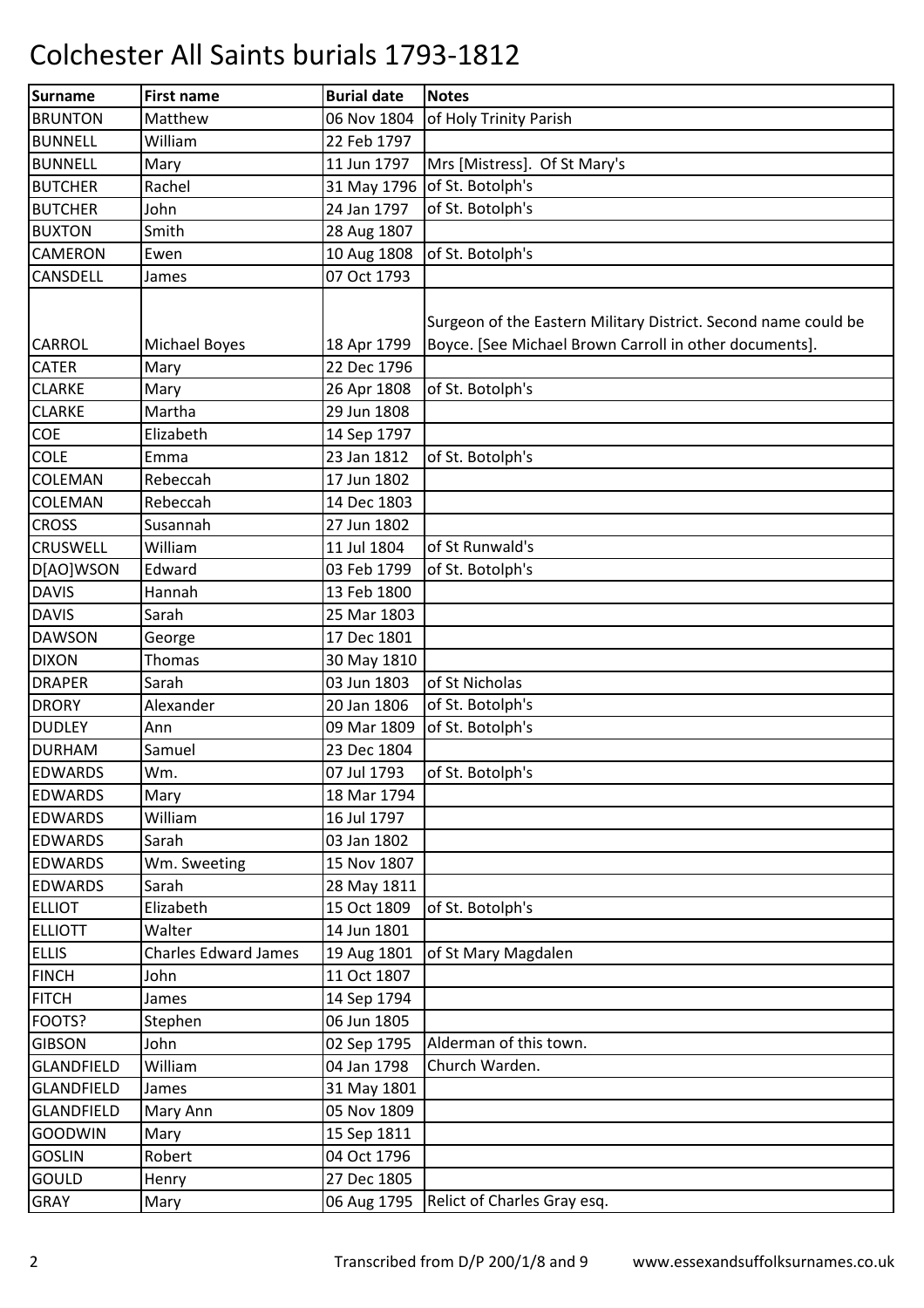| Surname          | <b>First name</b>  | <b>Burial date</b> | <b>Notes</b>                |
|------------------|--------------------|--------------------|-----------------------------|
| <b>GREEN</b>     | John               | 08 Apr 1798        |                             |
| <b>GREEN</b>     | Sarah              | 02 Aug 1801        |                             |
| <b>GREENWOOD</b> | Maria              | 29 Oct 1806        |                             |
| <b>GREVILLE</b>  | James              | 18 Oct 1809        | of St Mary Magdalen         |
| <b>GRIFFITHS</b> | Elizabeth          | 20 Apr 1806        | of St. Botolph's            |
| <b>GRIGGS</b>    | Mary               | 04 Oct 1807        |                             |
| <b>HART</b>      | Susannah           | 23 Aug 1795        | of St Runwald's             |
| <b>HEARN</b>     | William            | 21 Sep 1810        | of St. Botolph's            |
| <b>HEDGE</b>     | Nathaniel          | 20 Mar 1795        |                             |
| <b>HEDGE</b>     | Jane               | 26 Oct 1800        |                             |
| <b>HEDGE</b>     | Elizabeth          | 10 Apr 1803        |                             |
| <b>HEDGE</b>     | Thomas             | 20 Apr 1803        |                             |
| <b>HELLEN</b>    | Mary               | 18 Apr 1798        |                             |
| <b>HEWITT</b>    | Mary               | 17 Nov 1799        | infant                      |
| <b>HEWITT</b>    | William            | 11 Sep 1805        |                             |
| <b>HEWITT</b>    | Mary               | 11 Dec 1806        |                             |
| <b>HEWITT</b>    | Ann                | 25 Feb 1808        |                             |
| <b>HEWITT</b>    | George             | 03 Jan 1809        |                             |
| <b>HIBBLE</b>    | Mary               | 21 Oct 1802        |                             |
| <b>HODGES</b>    | John               | 18 Dec 1811        |                             |
| <b>HOLBRAN</b>   | Thomas             | 20 Nov 1795        |                             |
| <b>HOLLSEY</b>   | Sarah              | 04 Dec 1793        |                             |
| <b>HUMPHREY</b>  | John               | 23 Jun 1806        |                             |
| HUMPHREYS        | John               | 09 Dec 1798        |                             |
| <b>HUNT</b>      | William            |                    | 31 May 1798 of St Runwald's |
| <b>HUNT</b>      | Robt.              | 20 May 1801        | of St Leonard               |
| <b>HUNT</b>      | Mary               | 02 Aug 1801        | of St Nicholas'             |
| <b>HUNT</b>      | William            | 25 Nov 1807        | of St Rumwald's             |
| <b>HUNT</b>      | John               | 04 Jul 1808        | of St Rumwald's             |
| <b>HUNT</b>      | Mary               | 14 Jul 1808        | of St Rumwald's             |
| <b>HUNT</b>      | Hannah             | 13 Mar 1809        | of St Rumwald's             |
| <b>JENKINS</b>   | Elizabeth          | 18 Dec 1796        |                             |
| <b>JENKINS</b>   | Isabella           | 27 Aug 1809        | of St Peter's               |
| <b>JOHNSON</b>   | Elizabeth          | 18 May 1804        | of St. Botolph's            |
| <b>JOHNSON</b>   | Persis             | 14 Feb 1809        |                             |
| <b>JOHNSON</b>   | Henry              | 08 Sep 1812        |                             |
| <b>JONES</b>     | Charlotte Philippa | 03 Mar 1809        | of St. Botolph's            |
| <b>KEEN</b>      | Sarah              | 02 Jul 1804        |                             |
| <b>KING</b>      | Wm.                | 08 Mar 1801        |                             |
| <b>KIRBY</b>     | John               | 16 Dec 1809        |                             |
| LAY              | Mary               | 15 Nov 1811        |                             |
| <b>LEECH</b>     | James              | 20 Nov 1808        | of St. Botolph's            |
| <b>LEEDS</b>     | Wm. Saunderson     | 04 Nov 1799        | infant                      |
| <b>MADRAS</b>    | George             | 29 Dec 1799        | of St. Botolph's            |
| <b>MADRASS</b>   | George Cook        | 18 Feb 1796        |                             |
| <b>MADRASS</b>   | Henrietta Ann      | 27 Feb 1803        | of St. Botolph's            |
| <b>MALCOLM</b>   | Charles            | 29 Dec 1805        |                             |
| MALCOLM          | William            | 16 Feb 1807        | of St. Botolph's            |
| <b>MAYCROFT</b>  | Elizabeth          | 17 Jul 1795        | of St Peter's               |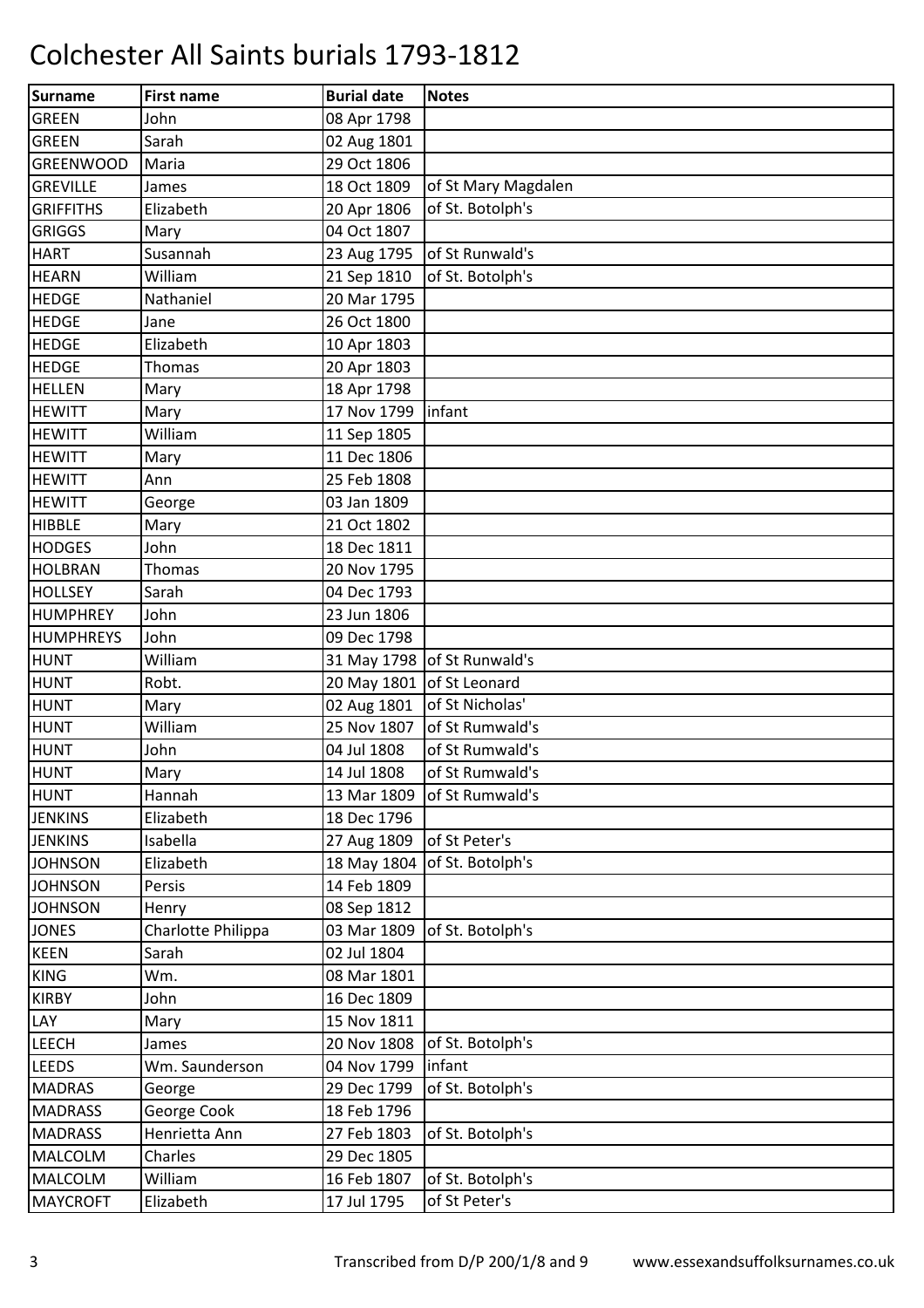| Surname           | <b>First name</b> | <b>Burial date</b>   | <b>Notes</b>                                                      |
|-------------------|-------------------|----------------------|-------------------------------------------------------------------|
| <b>MERIT</b>      | Elizabeth         | 08 Sep 1811          | of St. Botolph's                                                  |
| MILLER            | Mary              | 12 Jun 1795          |                                                                   |
| <b>MILLER</b>     | Elizabeth         | 13 Sep 1796          |                                                                   |
| <b>MILLER</b>     | Sarah             | 20 Oct 1798          |                                                                   |
| <b>MOFFAT</b>     | Mary              | 14 Apr 1809          | of St. Botolph's                                                  |
| <b>MORRIS</b>     | Jane Frances      | 11 May 1803          | of Coggeshall                                                     |
| <b>MULLINER</b>   | Robert            | 05 Jun 1793          | Pr.                                                               |
| <b>NEWMAN</b>     | Robert            | 16 Feb 1805          |                                                                   |
| <b>NUTT</b>       | Mary              | 09 Feb 1807          |                                                                   |
| <b>ORTON</b>      | Thomas            | 21 Jan 1793          | Infant                                                            |
| <b>OSBORN</b>     | Elizabeth         | 18 Oct 1807          |                                                                   |
| <b>OSBORNE</b>    | William           | 15 Jun 1808          | of St. Botolph's                                                  |
| <b>PARKER</b>     | <b>Thomas</b>     | 13 Apr 1794          | Infant                                                            |
| PATTISON          | Ann               | 02 Jul 1812          | of St Nicholas'                                                   |
| <b>PAYNE</b>      | Daniel            | 03 May 1801          |                                                                   |
| <b>PEAK</b>       | Elizabeth         | 27 Dec 1801          |                                                                   |
| PEGRIM            | Rachel            | 22 Oct 1797          |                                                                   |
| <b>PERRY</b>      | Elizabeth         | 24 Jun 1807          | of St Mary Magdalen                                               |
| <b>PIGEON</b>     | John              | 31 May 1798   Infant |                                                                   |
| <b>PIGEON</b>     | Samuel            | 23 Jul 1799          | infant                                                            |
| <b>PIGON</b>      | Hannah            | 22 Feb 1796          |                                                                   |
| <b>PINFOLD</b>    | Fanny             | 26 Dec 1800          |                                                                   |
| PITCHFORD         | Sarah             | 10 Jul 1803          | of St. Botolph's                                                  |
| PITFIELD          | George            | 05 Jan 1800          |                                                                   |
| <b>PITT</b>       | Sarah             | 27 Sep 1796          | Infant                                                            |
| PITT              | Sarah             | 28 Nov 1798          |                                                                   |
| PITT              | Robert            | 01 Jul 1802          |                                                                   |
| PITT              | William           | 01 Jan 1809          |                                                                   |
|                   |                   |                      | Mrs [Mistress] Susannah Powell, daughtrr of Rev'd Francis Powell, |
| <b>POWELL</b>     | Susannah          |                      | 06 Sep 1796   formerly Rector of this parish.                     |
| PRICE             | William           |                      | 08 Mar 1807 of St Mary Magdalen                                   |
| <b>PRIOR</b>      | Lucas             | 05 Jun 1795          |                                                                   |
| <b>PRYKE</b>      | Elizabeth         | 19 Jan 1794          |                                                                   |
| <b>RICHARDSON</b> | Deborah           | 11 Nov 1806          |                                                                   |
| <b>ROBINSON</b>   | Rachel            | 10 Jun 1798          | of St Giles's                                                     |
| <b>ROOT</b>       | John              | 01 Mar 1802          |                                                                   |
| SADLET            | Henry             | 22 Feb 1808          | of St. Botolph's                                                  |
| <b>SALMON</b>     | Sarah             | 29 Nov 1793          |                                                                   |
| <b>SALMON</b>     | John              | 24 Mar 1799          |                                                                   |
| <b>SALMON</b>     | John              | 06 Aug 1801          |                                                                   |
| <b>SARGANT</b>    | George            | 21 Apr 1797          |                                                                   |
| SARGENT           | George            | 28 Aug 1800          |                                                                   |
| SARJEANT          | Henrietta         | 08 Dec 1801          |                                                                   |
| SARJEANT          | George            | 14 Sep 1804          | Infant                                                            |
| SARJEANT          | Sarah             | 31 Dec 1811          | of St. Botolph's                                                  |
| <b>SCORTON</b>    | Mary              | 28 Nov 1810          |                                                                   |
| <b>SEABER</b>     | Elizabeth         | 11 Sep 1808          | of St Martyn's                                                    |
| SEAGRAVE          | Sarah             | 17 Dec 1805          |                                                                   |
| <b>SEEKER</b>     | Mary              | 13 Apr 1800          | [Mis-hear for Seager or Seaber ?].                                |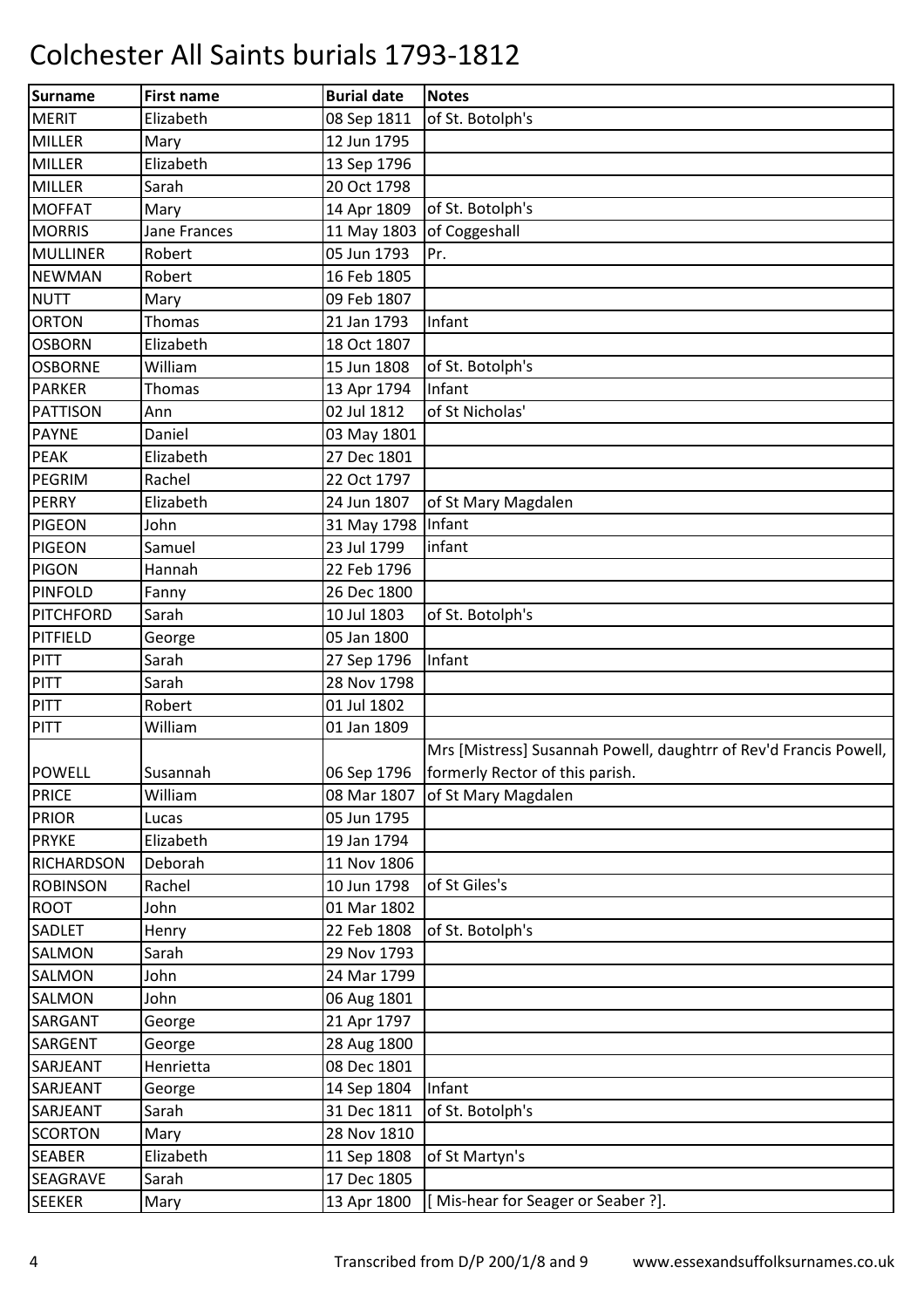| Surname           | <b>First name</b> | <b>Burial date</b> | <b>Notes</b>                    |
|-------------------|-------------------|--------------------|---------------------------------|
| <b>SERGANT</b>    | Henry             | 31 May 1797        |                                 |
| <b>SERJEANT</b>   | Susan Elizabeth   | 14 Jul 1798        | Infant                          |
| <b>SERJENT</b>    | Henrietta         | 15 Oct 1799        | infant. Of St Peter's           |
| <b>SHEARCROFT</b> | Susannah          | 24 Dec 1793        |                                 |
| <b>SHEARCROFT</b> | Abraham           | 11 Jan 1808        |                                 |
| <b>SHEARCROFT</b> | Fanny             | 28 Feb 1808        |                                 |
| <b>SHELLY</b>     | Susannah          | 28 Aug 1807        |                                 |
| <b>SHERMAN</b>    | William           | 26 Apr 1795        |                                 |
| <b>SHERMAN</b>    | William           | 29 Jan 1799        | of St. Botolph's                |
| <b>SHERMAN</b>    | Mary              |                    | 18 May 1804 of St. Botolph's    |
| <b>SHERMAN</b>    | Fordyce           | 07 Dec 1804        | of St. Botolph's                |
| <b>SHERMAN</b>    | William           | 29 Nov 1809        | of St. Botolph's                |
| <b>SHERMAN</b>    | Frederick Wm.     | 01 Apr 1812        | of St. Botolph's                |
| <b>SHILLITO</b>   | Mary              | 12 Feb 1797        |                                 |
| <b>SHILLITOE</b>  | Francis           | 27 Jun 1804        |                                 |
| <b>SHILLITOE</b>  | Samuel            | 12 May 1811        |                                 |
| <b>SMITH</b>      | Mary              | 21 Jan 1802        |                                 |
| <b>SMITH</b>      | Elizabeth         | 21 Jan 1802        |                                 |
| SOUTHTON          | John              | 15 Jul 1806        | of St Mary Magdalen             |
| <b>SPEAK</b>      | Sarah             | 23 Sep 1803        | of St. Botolph's                |
| <b>STANWAY</b>    | Robert            | 13 Aug 1794        |                                 |
| <b>STAPLES</b>    | Elizabeth         | 06 Sep 1807        |                                 |
| <b>STERLING</b>   | Eliz.             | 08 Mar 1793        | of St. Botolph's                |
| <b>SUTER</b>      | Elizabeth         | 31 May 1805        |                                 |
| <b>SUTER</b>      | John              | 11 Mar 1806        |                                 |
| <b>TATUM</b>      | Ann               | 21 Feb 1808        |                                 |
| <b>TATUM</b>      | Christopher       | 17 Apr 1810        |                                 |
| <b>TIBBEL</b>     | Sarah             | 30 Oct 1800        |                                 |
| <b>TILLETT</b>    | James             | 24 Oct 1793        | of St Peter's                   |
| <b>TILLETT</b>    | Thomas            | 10 Apr 1796        | of St Peter's                   |
| <b>TILLETT</b>    | Elizabeth         | 27 Jun 1811        | of St Peter's                   |
| <b>TODD</b>       | <b>Thomas</b>     | 05 May 1793        |                                 |
| <b>TURVEY</b>     | Lucy              | 23 Dec 1798        |                                 |
| <b>TYLER</b>      | Sarah             | 23 Dec 1804        | of St. Botolph's                |
| <b>UNWIN</b>      | John              |                    | 15 May 1795 of St Martin's      |
| <b>UNWIN</b>      | James             | 05 Jun 1795        | of St Martin's                  |
| <b>VINCE</b>      | Eliza             | 09 Jan 1806        |                                 |
| <b>VINEYARD</b>   | Mary              | 25 Nov 1798        |                                 |
| W[EI]LLS          | Jane              | 24 Apr 1794        |                                 |
| <b>WALFORD</b>    | Alice             | 08 May 1800        |                                 |
| WALFORD           | Ann               | 15 Sep 1800        |                                 |
| <b>WALFORD</b>    | Elizabeth         | 30 Jun 1803        | of H T Parish [ Holy Trinity ]. |
| <b>WALFORD</b>    | Judith            | 20 Dec 1805        |                                 |
| WALL              | Henry             | 04 May 1807        | of St Mary Magdalen             |
| WASSE             | Robert            | 22 Sep 1811        | of St. Botolph's                |
| <b>WATTS</b>      | Esther            | 24 Apr 1803        |                                 |
| <b>WENLOCK</b>    | <b>Byatt</b>      | 28 Nov 1802        |                                 |
| <b>WENLOCK</b>    | Nathaniel         | 12 Mar 1806        |                                 |
| <b>WENLOCK</b>    | John              | 24 May 1811        |                                 |